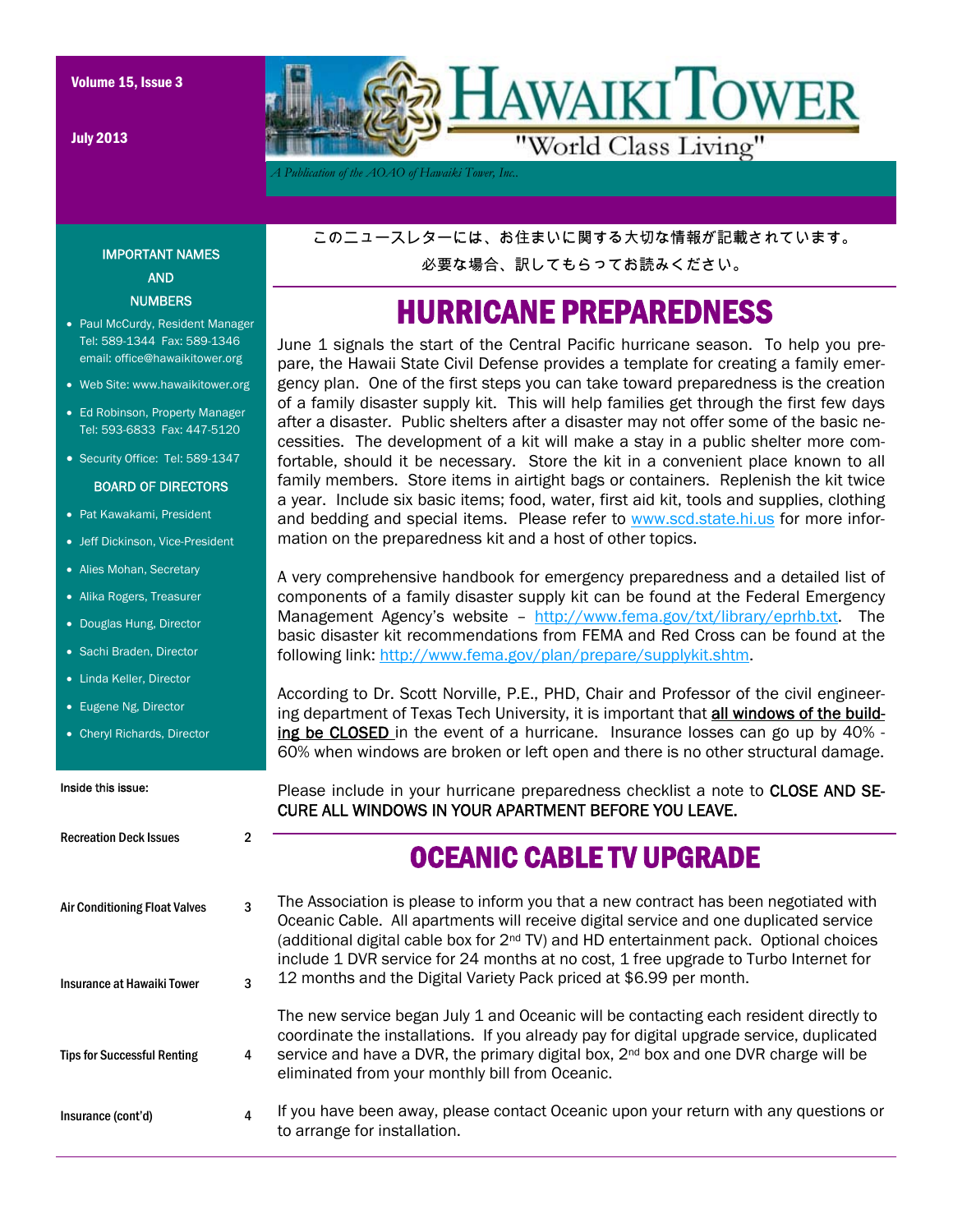### RECREATION DECK ISSUES

During the summer months of July and August our second homeowner and visitor arrivals increase significantly. This increased use of the recreation areas by these owners and guests negatively impacts the occupants and neighbors living near and above the recreation area.

The primary cause of the problems are the adults who allow their unsupervised children to engage in boisterous and inappropriate behavior for a residential project.

Allowing children to scream and squeal while running and jumping into the pool and back and forth from the pool and spa pool is a violation of the House Rules and clearly disrespectful to others who may be in the pool or spa pool, on the deck relaxing or in their apartment. Infants and toddlers should not use the spa pool at all. The high temperature has been proven to be unhealthy for these small children as well as pregnant women and persons with a history of high blood pressure or respiratory illness.

Large floating toys or toys being thrown from person to person in the pool are inappropriate for the pool. A flotation device that aids in swimming while exercising is appropriate.

The swimming pool and other recreation facilities are not a place to "run wild" and "let the steam out". Parents whose children need to exhibit that type of behavior should take their children to the park or beach across the street.

The tennis court is for playing tennis and not a general purpose playground for other activities. The Project Documents specifically state the common elements are to be used only for the purpose they were designed for. The tennis court lights are to be turned on only when playing tennis. The lights are not to be used to provide background lighting or so other games can be played on the tennis court surface.

Everyone's cooperation and compliance with the Rules may alleviate the need to increase staffing to police the recreation deck during summer months.



HAWAIKI TOWER **SPECIALISTS** 

# **BERNINI**

### presents Catering M

Catering M offers authentic contemporary Italian cuisine and personalized on-site service at the event or venue of your choice. We offer a variety of flexible menus. Contact us for more details. Also, please visit us at the restaurant across the way on Waimanu Street.



**Catering M by Bernini Honolulu** 1218 Waimanu Street, Honolulu, HI 96814 808-799-5590 | catering@berninihonolulu.com berninihonolulu.com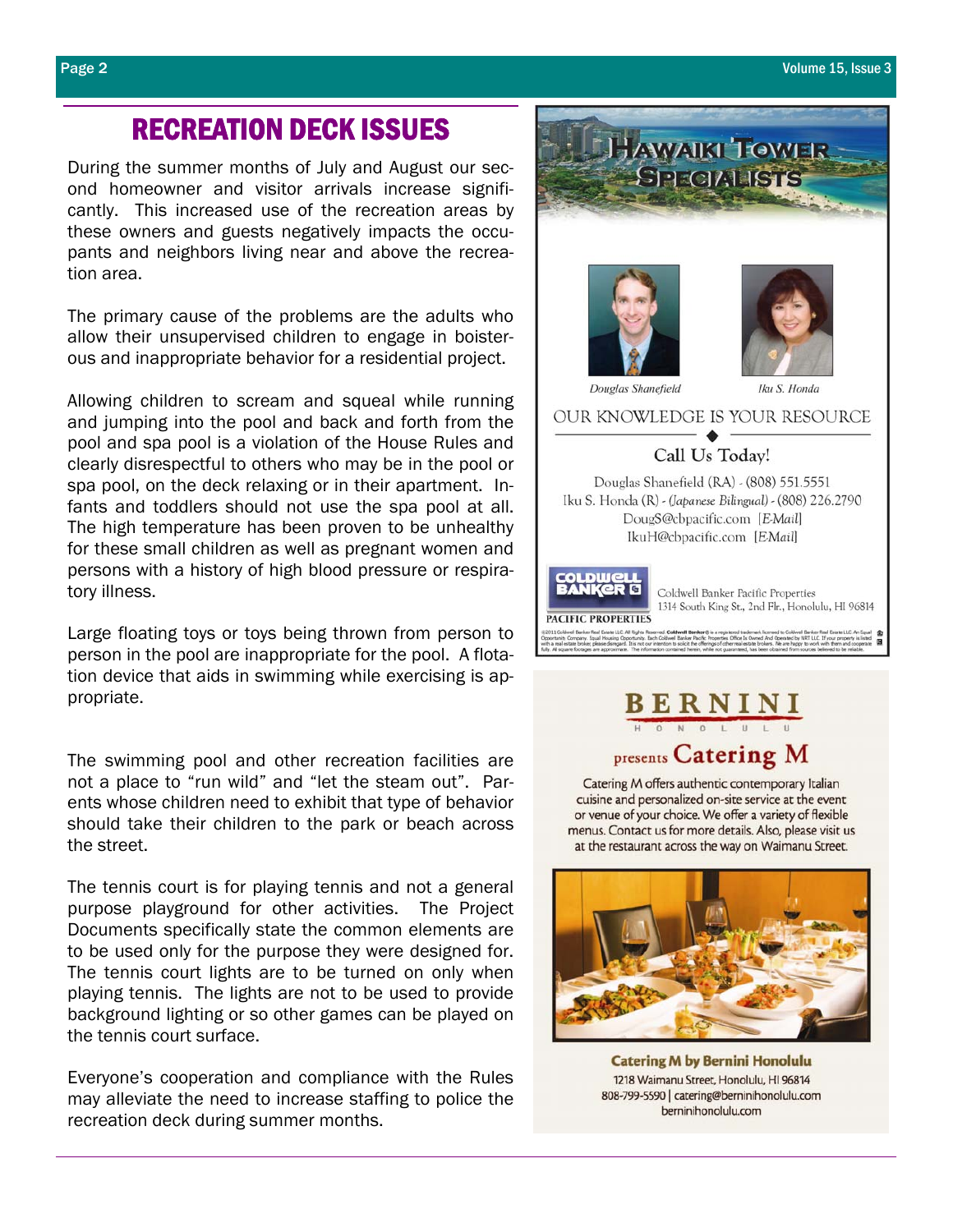## AIR CONDITIONING FLOAT VALVES

In May 2004, the Association adopted a policy that recommends owners install a device that automatically detects when the water level in the air conditioning drain pan rises too high and then turns the air conditioner off. This will alert the resident that a problem exists and that service is required.

In order to encourage homeowners to proactively install the device, the Association will provide the device at no cost. The devices are available at the administrative office at level 3.

The cost to install the valve will be the responsibility of the owner, along with the future maintenance, repair or replacement of the device. It can be installed during routine maintenance service by any of the air conditioning companies that provide service in the building. For the do-it-yourself apartment owner, we have an installation guide available in the office.

### INSURANCE AT HAWAIKI TOWER

The master condominium policy insures :

- Only the interest of the Association
- Covers the buildings and items as originally conveyed by the developer
- Built–in appliances and cabinets
- Walls that make up the interior of the dwelling
- Electrical and plumbing fixtures
- Ceiling and flooring

#### All of the above items are covered as originally built.

Subject to the deductible, the building is covered for perils like fire, lightning, windstorm, vehicle damage, water overflow, smoke damage, etc. Flood damage is covered for damage to the building but not your personal property. The deductible at Hawaiki Tower is increasing in 2013 from \$5,000 to \$10,000.

*(Continued on page 4)* 



We provide comprehensive maintenance and repair work to keep your residence in optimum working order.

- ★ General & Air Conditioner Maintenance
- $\star$  Plumbing Inspection and Repairs
- \* Lighting/Fan Fixture Installations
- \* Painting & Drywall Work
- $\star$  Light Renovation Work

For more information on rates and services or to schedule an appointment:

 $(808) 864 - 5833$ 

You can also visit our office at Lobby Level, Suite 303 (next to the Resident Manager)

Hawaiki Tower • 88 Piikoi Street, Suite 303 • Honolulu, HI 96814 www.bretthillcompanies.com